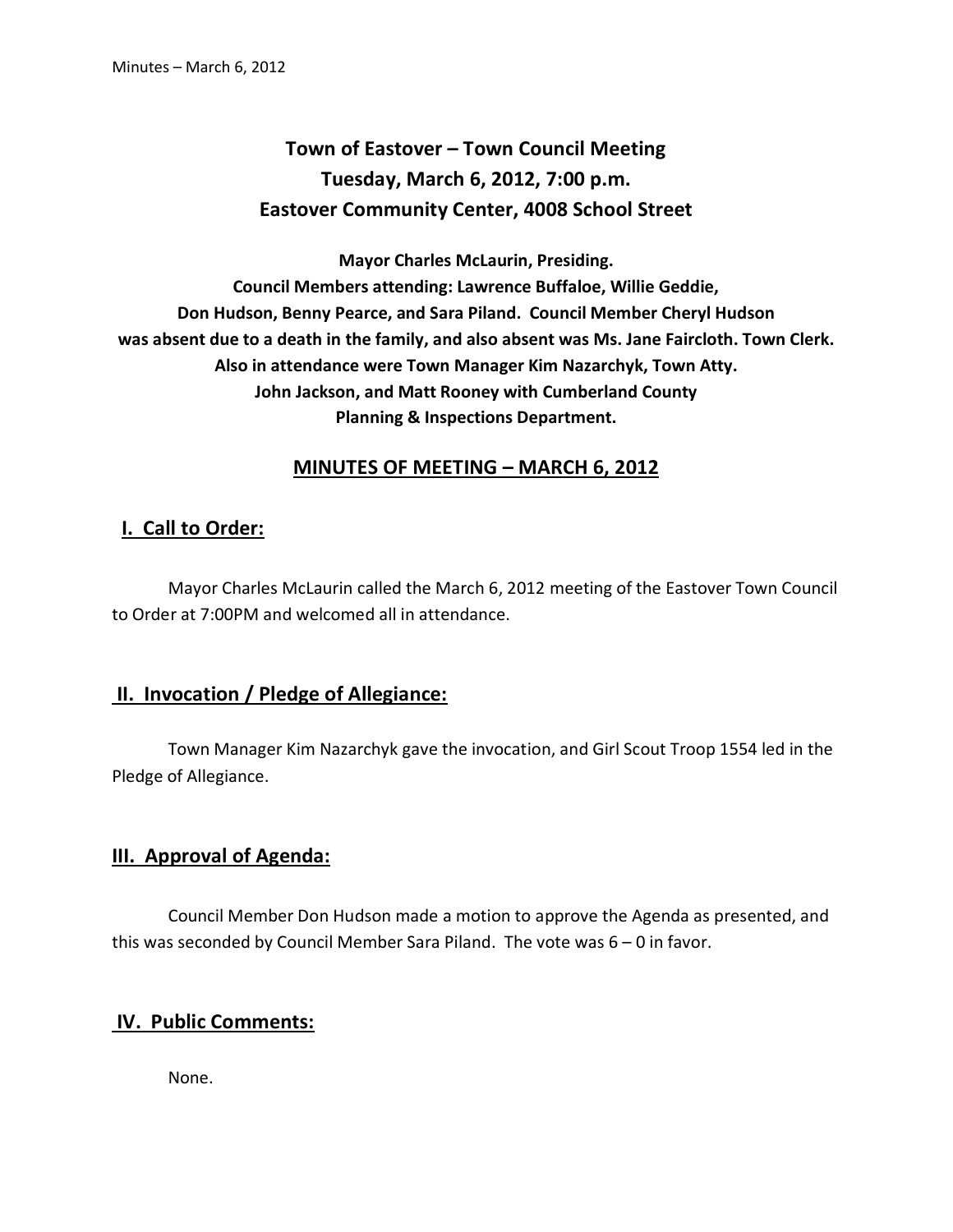# **V. Consent Agenda:**

- 1. Consider approval of the February 7, 2012 Town Council Minutes.
- 2. Consider approval of the January 31, 2012 Financial Report.

 Council Member Sara Piland made a motion to approve the Consent Agenda, and second was made by Mr. Buffaloe. Vote was 6-0 in favor.

## **VI. Discussion Agenda:**

## **Agenda Item #1:**

## **Proclamation honoring 100 years of Girl Scouts.**

 Council Member Sara Piland read the Proclamation honoring 100 years of Girl Scouts, and proclaimed the week of March 12, 2012 as "Girl Scout Week" in the Town of Eastover. The Proclamation was presented to Troop 1554 leaders Joan Owen & Shannon Thornburg, and Ms. Owen gave an overview of the Girls Scouts and Troop #1554.

# **Agenda Item #2:**

# **Briefing by Mr. Morgan Johnson, Chairman of the Eastover Sanitary District (ESD).**

Mr. Johnson informed the Council that the Eastover Sanitary District had signed an amended agreement with PWC that would continue operational/maintenance services with PWC until the Eastover Sanitary District was able to take over those services. PWC would also continue to provide water to ESD until the connection with Dunn was completed. He further stated that the Notice to Proceed had been issued to the contractor installing the pipe from Dunn, and digging should start on March 7, 2012. Mr. Johnson also thanked Council Members Sara Piland, Benny Pearce, and the Cumberland County Planning Board for denying Mr. Koenig's request to rezone his land located on Underwood Road just outside the Eastover Town limits. He said that he received word today that Mr. Koenig had withdrawn his petition to rezone.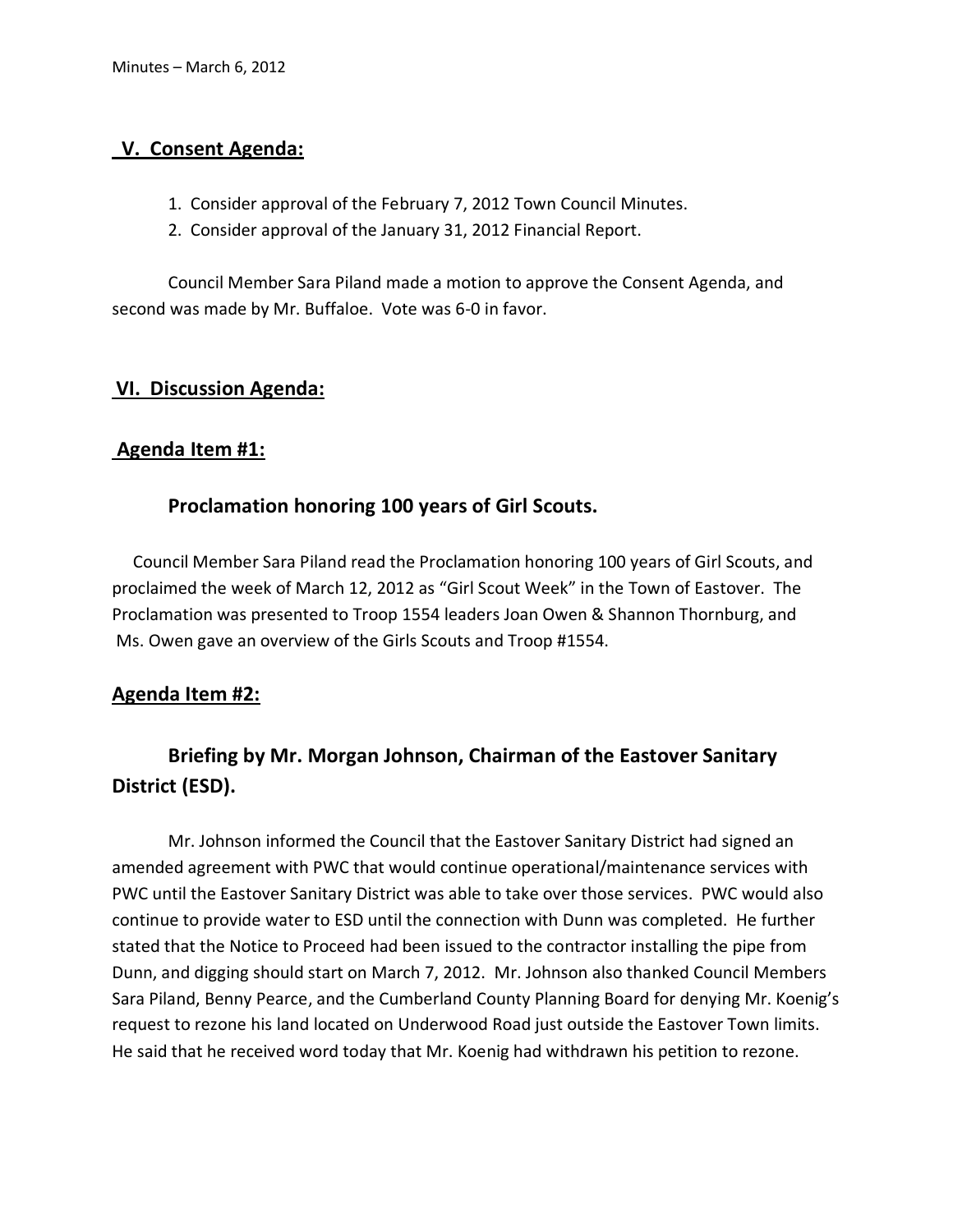#### **Agenda Item #3:**

# **Public Hearing - Case NO. P12-10: Rezoning of 1.16+/- acres from O&I(P) Planned Office and Institutional to C1(P) Planned Local Business or to a more restrictive zoning district, located at 3353 Dunn Rd. (Eastover)**

 Mayor McLaurin opened the Public Hearing, and Matt Rooney with Cumberland County Planning & Inspections gave a brief description of the property, photos, and a summary of surrounding property zoning. He stated that the property rezoning was approved by the Planning Board at their last meeting, and it met staff requirements for rezoning. There were no speakers signed up for or against, and Mayor McLaurin asked for a motion to close the Public Hearing. Motion was made by Council Member Lawrence Buffaloe, and seconded by Mr. Pearce. Vote was 6-0 to close. There was no discussion or questions by the Council, and Council Member Sara Piland made a motion to approve the rezoning, and second was offered by Mr. Buffaloe. The vote was 6 – 0 in favor of rezoning.

#### **Agenda Item #4:**

 **Site Plan Review Case No. 12-014. Consideration of Shree Ganishji, LLC property, request for a C1(P) Site Plan Review, County Zoning Ordinance: C1(P); Total acreage: 1.9+/-; location: 3353 Dunn Road (Eastover).** 

Mr. Rooney stated that since the Council had approved the rezoning of this property in their previous action, they now needed to consider the Site Plan submitted by the property owner. Mr. Rooney said the Planning Department Staff found that the Site Plan met requirements. Motion to approve was made by Mr. Buffaloe, and a second was offered by Mr. Hudson. The vote was  $6 - 0$  in favor.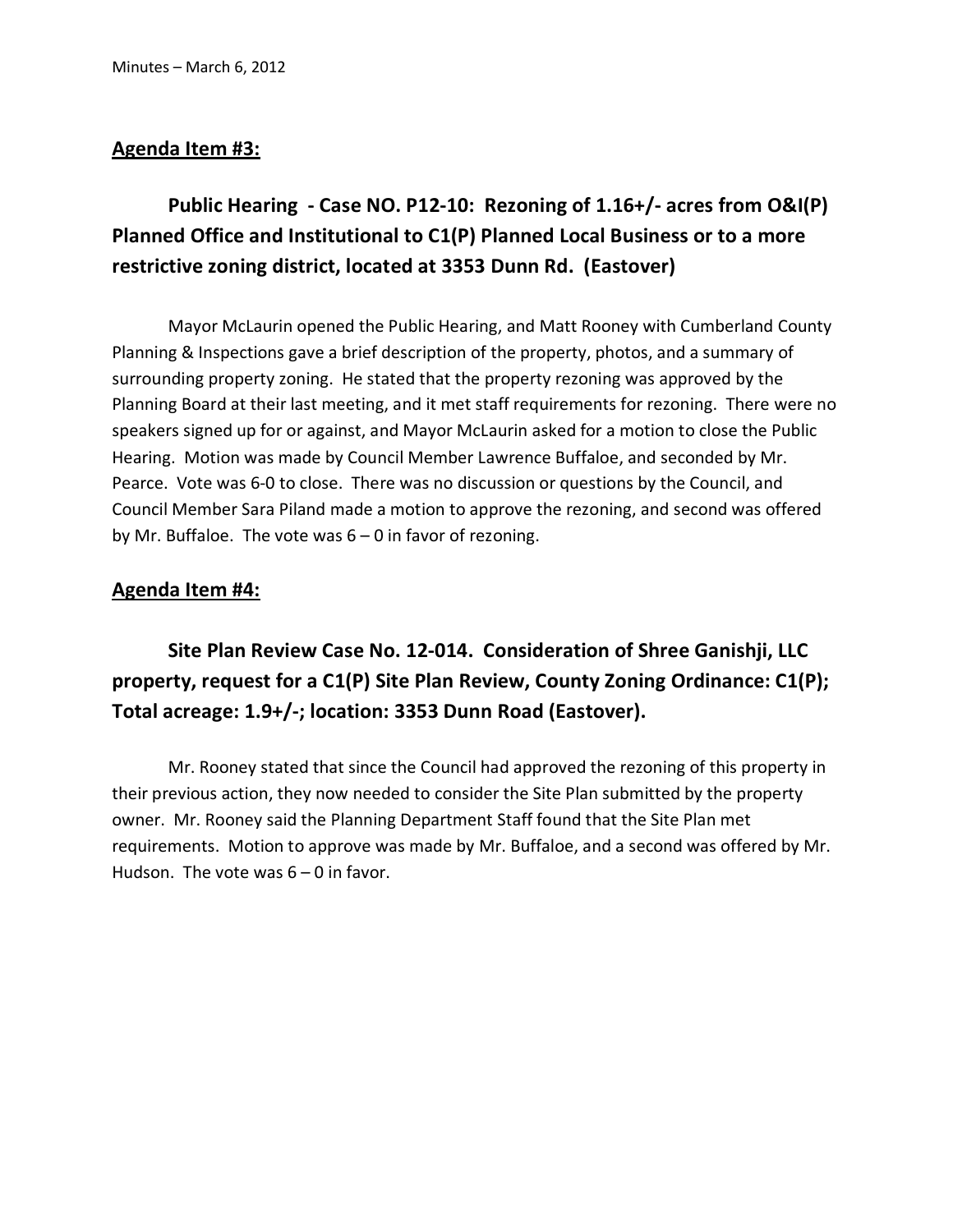#### **Agenda Item #5:**

 **Subdivision Review: Case No. 12-018. Consideration of Earth Petroleum V, Inc. & Wright's Texaco, Inc., Request for a Subdivision Review, County Subdivision Ordinance; Zoning: C(P); Total Acreage: 9.39+/-; Location: 3930 & 3934 Goldsboro Road (US Hwy 13). (Eastover).** 

Mr. Rooney advised the Council that this property contained 9.36 acres, and the owner was requesting that a 1.5 acre lot be cut from the parcel. The 1.5 acres will face US Hwy. 13, and Mr. Rooney stated the request met the requirements for the subdivision and zoning ordinances. Council Member Buffaloe asked if we knew what the petitioner wanted to do with the property, and Mr. Rooney stated that he did not, but the site plan would have to come back before the Town Council before anything was placed on the parcel. Council Member Sara Piland asked if the single driveway connection to Hwy 13 would serve both parcels, and Mr. Rooney replied that NCDOT would require this. Council Member Don Hudson made a motion to approve the subdivision review, and a second was made by Council Member Willie Geddie. The vote was 6-0 in favor.

### **VII. Receive Mayor's Updates:**

 Mayor McLaurin told the audience that Council Member Cheryl Hudson's mother had passed away that morning, and was the reason for her absence.

He also reminded everyone of Heritage Day on Saturday, May  $5<sup>th</sup>$ , which is sponsored and presented by the Eastover Civic Club. The Mayor encouraged the Girls Scouts to be in the parade, and to also have a booth or tent to promote the Girl Scouts. The next Heritage Day meeting will be Tuesday, March 13, 2012.

 Mayor McLaurin also told the Council that he had spoken with members of NCDOT and requested that directional signage to Eastover be placed at the off ramps of I-95 at Hwy 13. Presently, someone coming off I-95 would not know how to get to Eastover.

 Mayor McLaurin said the he hopes the Town will be able to obtain ownership of Talley Woodland Park in the near future.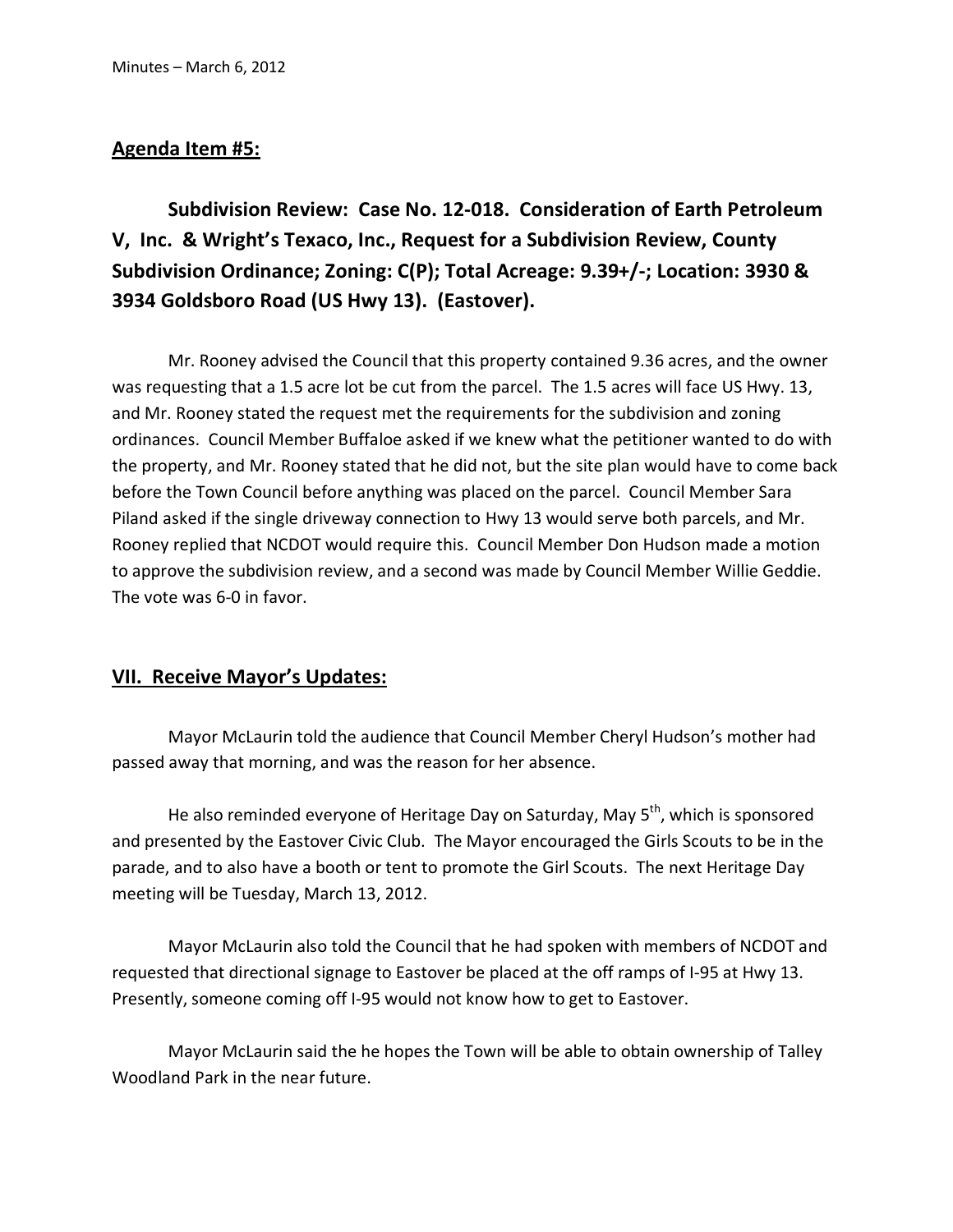#### **VIII. Receive Council Members Updates:**

 Council Member Pearce recognized Brian Pearce, Larry Smith, and Lee Westbrook for their participation in the JEMS Games competition at the national EMS annual conference in Baltimore, Md. recently. In 2010 these three gentlemen won the World Championship competition, and did so again this year. They competed against teams from all over the U.S. including California, Nevada, and the Fire Department of New York City. Although teams from other countries are allowed to compete, and did so last year, no teams outside the U.S. were in the competition. The team from Mexico has invited these gentlemen to compete in their games later this year in Mexico. All three gentlemen work with the Cape Fear Valley/Cumberland County EMS system, and also have volunteered with the Eastover Fire Department (Lee and Brian are currently volunteers with Eastover Fire Department). Council Member Pearce stated it is a tribute to Eastover to have this quality of talent living here and volunteering with our local fire department. He also stated that Mr. Westbrook, a military veteran, was entered into the VFW competition, and has won the National EMT Award from the VFW. (The official announcement regarding this will come later.)

 Brian Pearce told the audience that the men greatly appreciated the recognition, but what he would like for us to remember is that the EMS workers and Eastover Fire Dept. workers do this because they want to help people and save lives. Their being able to go away and win competitions against others from around the world validates that the quality of care given by EMS workers in Cumberland County and the community is as good as anywhere in the world.

 Council Member Sara Piland recommended that the Council prepare a resolution expressing our congratulations to these young men and recognizing the honor they bring to our community. Heritage Day would be a good time to do this.

 Mr. Willie Geddie told the audience that he would like to have antiques for display on Heritage Day, and also canned or jar goods for display. Mrs. Piland added that a miniature set up of the county fair would be in the community building for canned goods and crafts.

 Mayor McLaurin reminded everyone that the Town had purchased the property behind the old Eastover Elementary School, and also welcomed Atty. John Jackson back.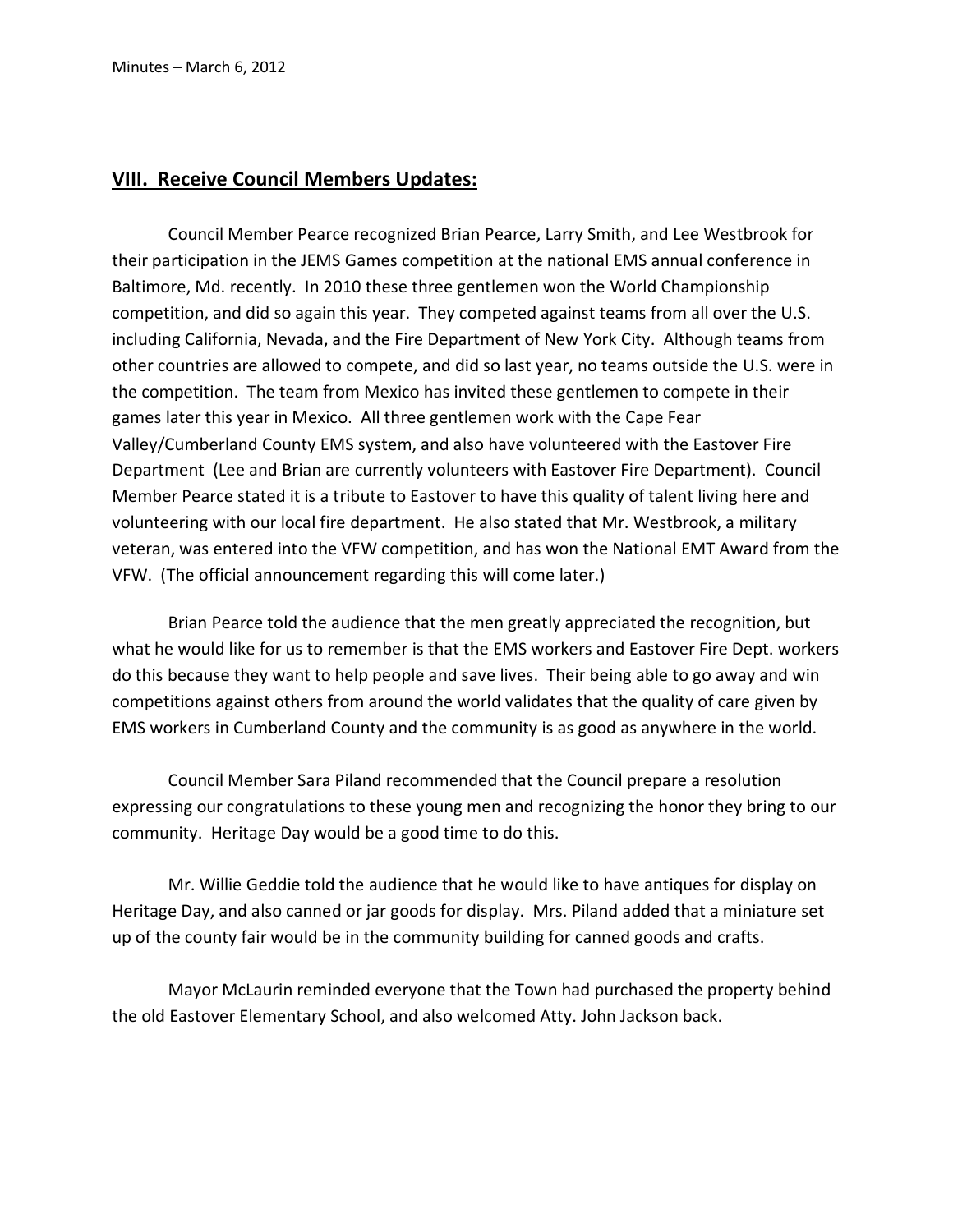#### **IX. Receive Town Manager Updates:**

 Mr. Nazarchyk informed the Council that the street light had been installed at the entrance to Eastridge, and that he was soliciting bids to replace the lighting in the community building with the new L10 version.

 Mr. Nazarchyk told the Council that Ms. Doris Wilson had asked for permission to allow cars to park on the Town's vacant lot when she has bus trips organized. It would be between 5 to 15 cars, parked Thursday – Sunday, two times a year. This year it would be late May and December. Mr. Nazarchyk recommended approval with the understanding that the Town would not be liable for damage or injuries, and that the parking did not interfere with any Town sponsored events. Mrs. Piland asked if that would be the pickup point, and Mr. Buffaloe asked about an insurance waiver. Mr. Nazarchyk responded that it would be the pickup point, and that an indemnity clause would be given to Mrs. Wilson to share with anyone wanting to park on the Town property. Atty. John Jackson stated that we could give the disclaimer to whoever was handling the event. Mrs. Piland also voiced concern about setting a precedent, and Atty. Jackson stated we could control use by permit. Mayor McLaurin stated that we could handle in a similar method as to how we rent the community center. Council Member Pearce made a motion to allow Mrs. Wilson to use the vacant lot on condition the Town would not be liable and that the parking not interfere with Town sponsored events. Mr. Buffaloe seconded the motion, and it was approved unanimously, 6-0.

 Mr. Nazarchyk informed the Council that he had obtained three (3) bids for removing the Red Tip plants that border Middle Road on the Town property behind the old elementary school. Bushes, roots, and stumps will be removed and hauled away. Submitting bids were Thurmond Trucking (\$650.00), Twisted Oaks Lawn Maintenance & Landscape Design (\$875.00), and ACC Landscaping & Lawn Care (\$1,100.00). Based on the amount of bids, Mr. Nazarchyk recommended that the Council contract with Thurmond Trucking, Inc. to handle the removal. Mayor McLaurin asked if that included clay to fill in the holes. He was concerned that use on Heritage Day would cause cars to sink if they drove over the area. Mr. Nazarchyk stated that it did not include clay fill in, and we may want to put cones and tape over the disturbed area to force people to use the center drive. The Mayor asked Council to keep that concern in mind should we need to fill in the holes. Council Member Piland made a motion to contract with Thurmond Trucking, Inc., and a second was offered by Council Member Pearce. Vote was 6 – 0 in favor.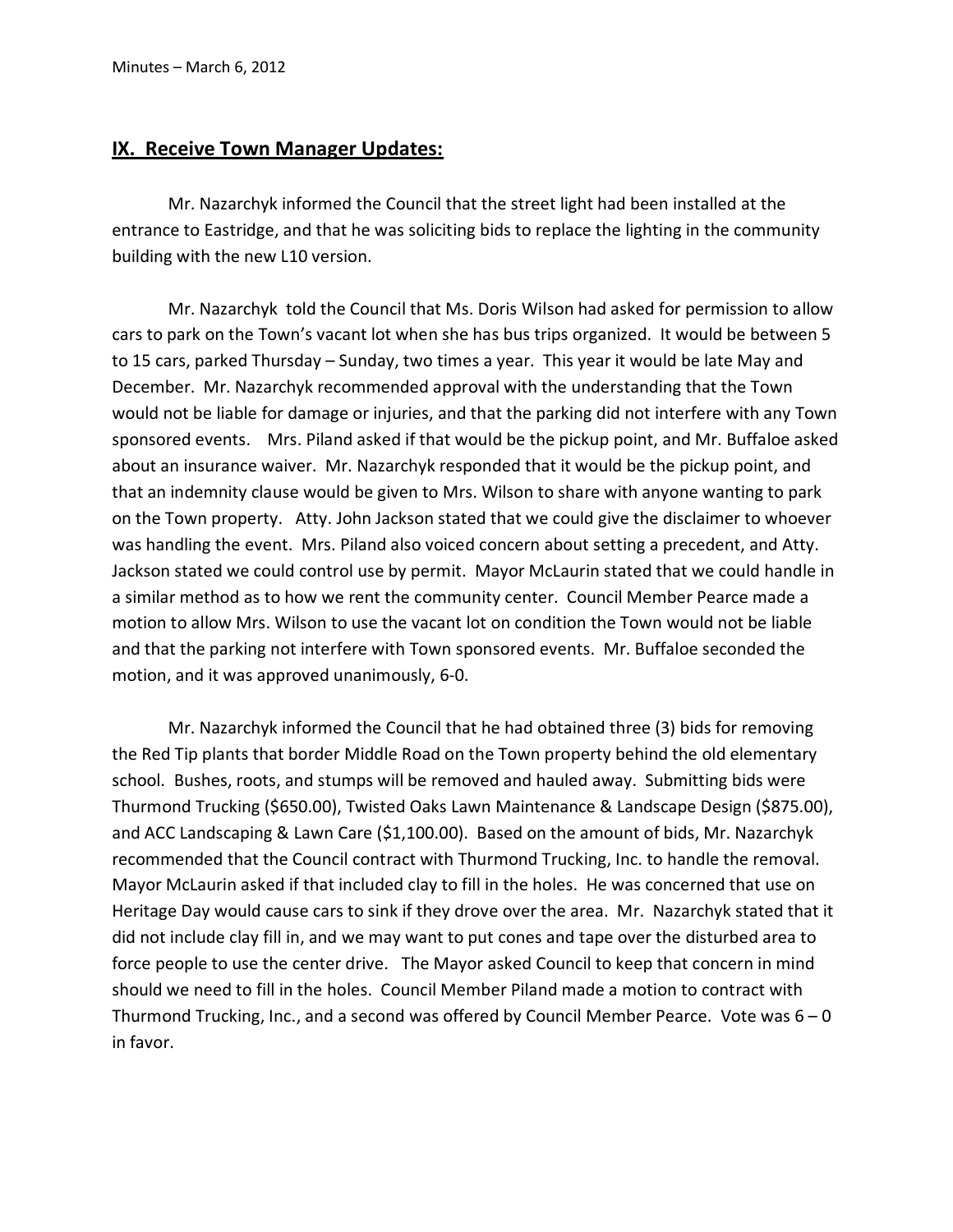Mr. Nazarchyk stated that we have received no response for renaming Bus St. to Mt. Zion Lane. Efforts began on October 25, 2011, and the last conversation was on 1/31/12 in which Ms. Shelton (Cumberland County Street/Naming Coordinator) had stated that she would send letters to the four property owners whose property abutted Bus St. If 51% agree to the name change, it would be done. Recent efforts to contact Ms. Shelton had been unanswered.

 Mrs. Piland asked Mr. Rooney if he could provide assistance so that we could move on this fast. Mr. Geddie directed a question to Morgan Johnson, Chairman of the Eastover Sanitary District, as to how he obtained street names. Mr. Johnson responded that they did not issue names, but relied on NCDOT or private property owners for names. Atty. John Jackson stated that there was a way to go ahead with renaming, but it might upset the EMS services, and suggest we allow the County one more opportunity to change the name.

## **X. Consider a Motion to Adjourn:**

 Council Member Lawrence Buffaloe made a motion to Adjourn, and second was offered by Council Member Piland. The vote was 6-0 in favor of adjourning at 8:13PM.

**Town of Eastover** 

**Charles G. McLaurin, Mayor** 

**\_\_\_\_\_\_\_\_\_\_\_\_\_\_\_\_\_\_\_\_\_\_** 

 **Attest: \_\_\_\_\_\_\_\_\_\_\_\_\_\_\_\_\_\_\_\_\_\_** 

 **Jane F. Faircloth, Town Clerk**